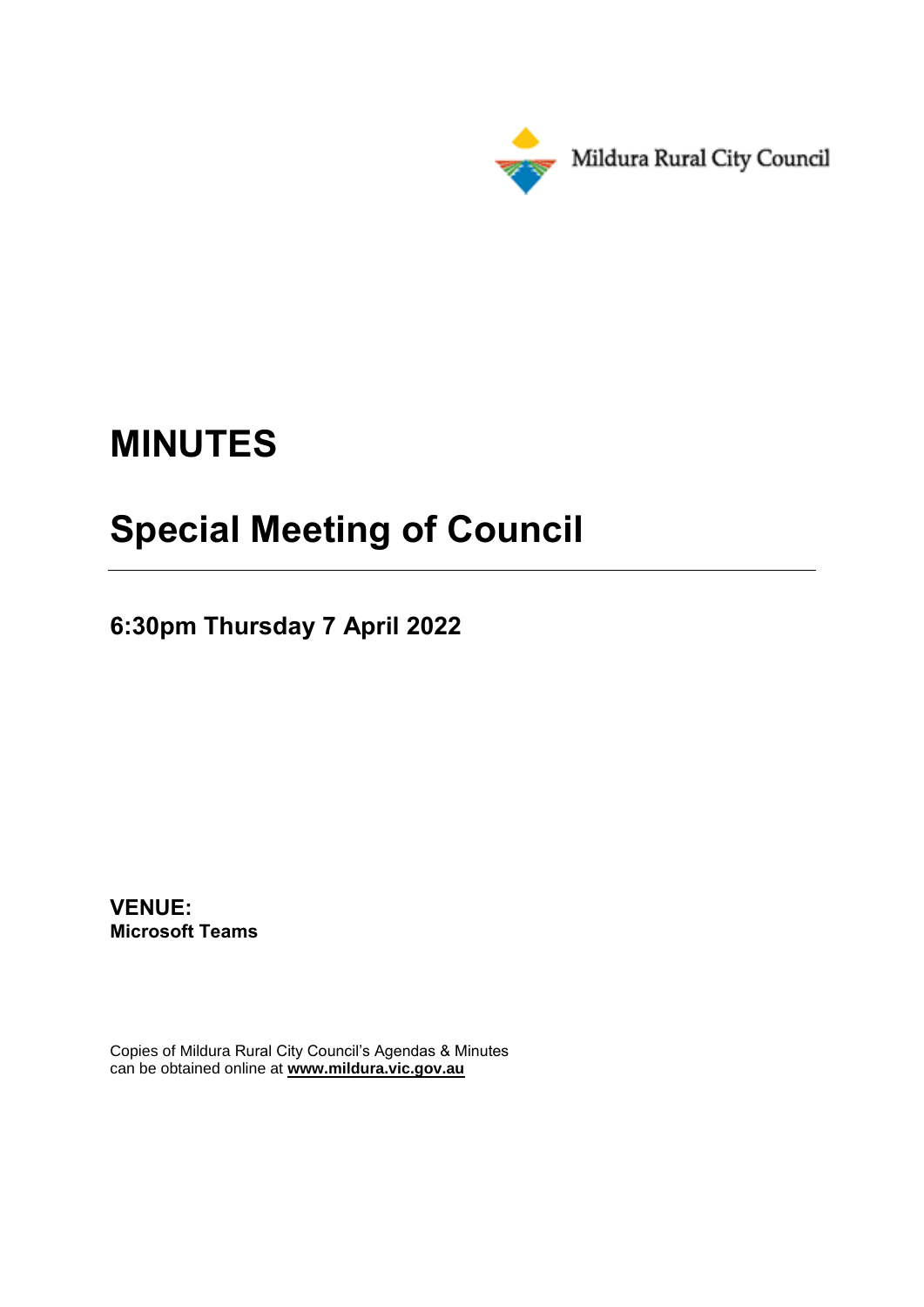## **INDEX**

| 1                       |     |  |  |
|-------------------------|-----|--|--|
| $\overline{2}$          |     |  |  |
| $\mathbf{3}$            |     |  |  |
| $\overline{\mathbf{4}}$ |     |  |  |
| 5                       |     |  |  |
|                         | 5.1 |  |  |
| 6                       |     |  |  |
|                         |     |  |  |

#### **MARTIN HAWSON**

**ACTING CHIEF EXECUTIVE OFFICER**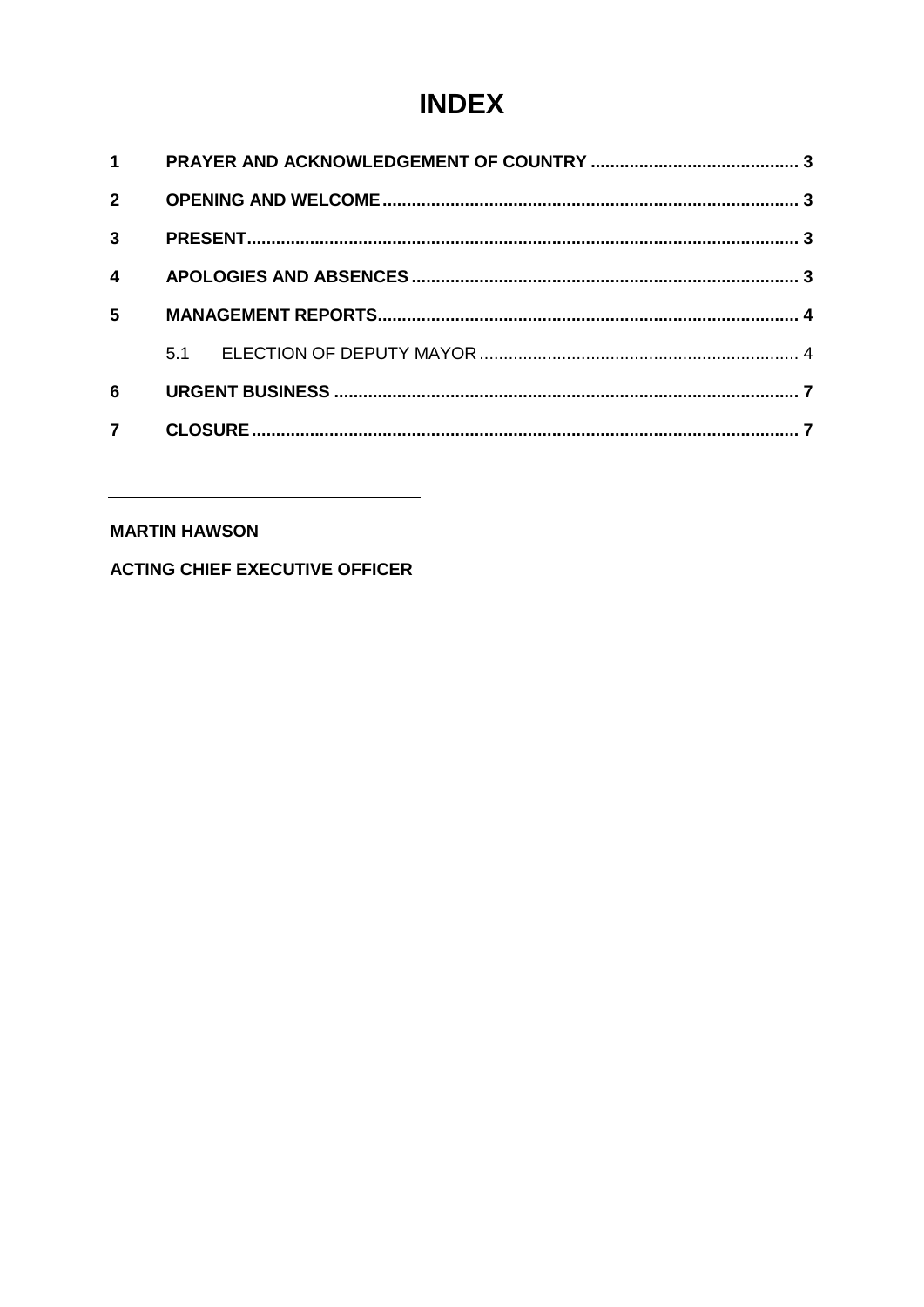#### <span id="page-2-0"></span>**1 PRAYER AND ACKNOWLEDGEMENT OF COUNTRY**

The Mayor read the Council prayer and paid respects to the traditional land owners.

### <span id="page-2-1"></span>**2 OPENING AND WELCOME**

The Mayor welcomed Councillors, management, staff and members of the public viewing the live stream.

#### <span id="page-2-2"></span>**3 PRESENT**

#### **Councillors**

Cr Liam Wood Mayor Cr Ian Arney Cr Stefano De Pieri Cr Mark Eckel Cr Helen Healy Cr Glenn Milne Cr Jason Modica Cr Jodi Reynolds

#### **Officers**

| Martin Hawson | <b>Acting Chief Executive Officer</b>   |
|---------------|-----------------------------------------|
| Mandy Whelan  | <b>General Manager Development</b>      |
| Mark Jenkins  | <b>Acting General Manager Community</b> |
| Chris Parham  | <b>General Manager Corporate</b>        |
| Larni Baird   | Manager Governance & Performance        |

### <span id="page-2-3"></span>**4 APOLOGIES AND ABSENCES**

Nil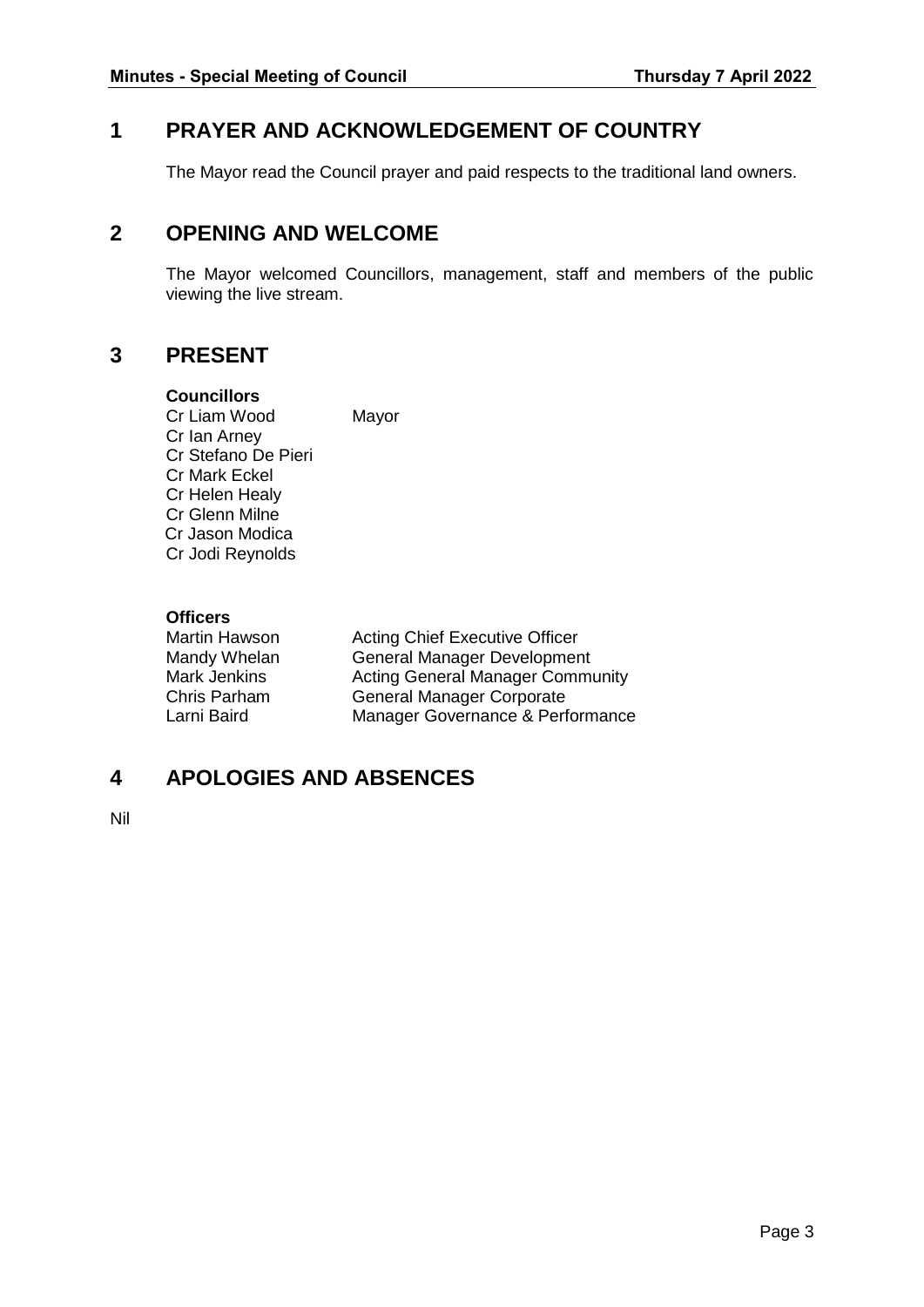#### <span id="page-3-0"></span>**5 MANAGEMENT REPORTS**

#### <span id="page-3-1"></span>**5.1 ELECTION OF DEPUTY MAYOR**

#### **Summary**

The purpose of this report is to fill the vacancy of Deputy Mayor in accordance with section 258 of the *Local Government Act 2020*.

The Mayor called for nominations for the position of Deputy Mayor.

Moved: Cr Glenn Milne Seconded: Cr Ian Arney

> That Council elect Councillor Ian Arney to the position of Deputy Mayor, for the remainder of the Mayoral term, in accordance with section 7 of the Governance Rules.

#### **LOST**

Moved: Cr Mark Eckel<br>Seconded: Cr Jodi Reynol Cr Jodi Reynolds

> That Council elect Councillor Jason Modica to the position of Deputy Mayor, for the remainder of the Mayoral term, in accordance with section 7 of the Governance Rules.

#### **LOST**

With no candidate having achieved an absolute majority, the Mayor declared the election to be invalid in accordance with the Governance Rules and put forward the notion to adjourn the meeting to a later date.

Moved: Cr Glenn Milne Seconded: Cr Stefano De Pieri

> That Council move the Election of Deputy Mayor to be conducted at a Special Meeting to be scheduled for 6:00pm on Thursday 14 April, 2022

> > **LOST**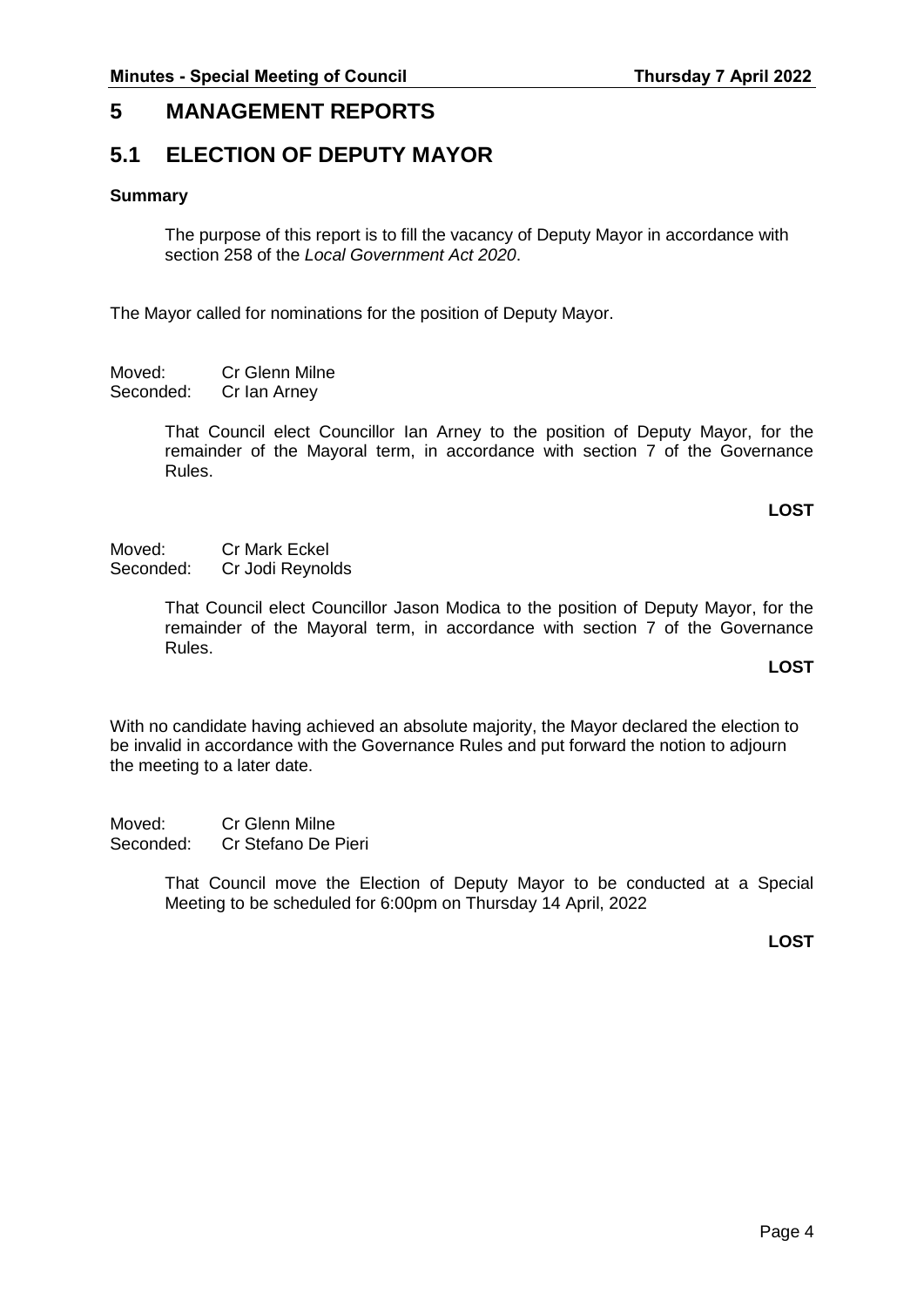Due to the lost motion the Mayor called for nominations for the position of Deputy Mayor.

Moved: Cr Glenn Milne Seconded: Cr Stefano De Pieri

> That Council elect Councillor Ian Arney to the position of Deputy Mayor, for the remainder of the Mayoral term, in accordance with section 7 of the Governance Rules.

> > **LOST**

Moved: Cr Mark Eckel Seconded: Cr Jodi Reynolds

> That Council elect Councillor Jason Modica to the position of Deputy Mayor, for the remainder of the Mayoral term, in accordance with section 7 of the Governance Rules.

#### **LOST**

Moved: Cr Stefano De Pieri Seconded: Cr Ian Arney

> That Council elect Councillor Stefano De Pieri to the position of Deputy Mayor, for the remainder of the Mayoral term, in accordance with section 7 of the Governance Rules.

#### **LOST**

Cr De Pieri having received the lowest number of votes was removed as a candidate from the voting process.

The Mayor called for votes on the remaining candidates in the order in which they were nominated.

Moved: Cr Glenn Milne Seconded: Cr Stefano De Pieri

> That Council elect Councillor Ian Arney to the position of Deputy Mayor, for the remainder of the Mayoral term, in accordance with section 7 of the Governance Rules.

> > **LOST**

*2022/0062*

**Moved: Cr Mark Eckel Seconded: Cr Jodi Reynolds**

> **That Council elect Councillor Jason Modica to the position of Deputy Mayor, for the remainder of the Mayoral term, in accordance with section 7 of the Governance Rules.**